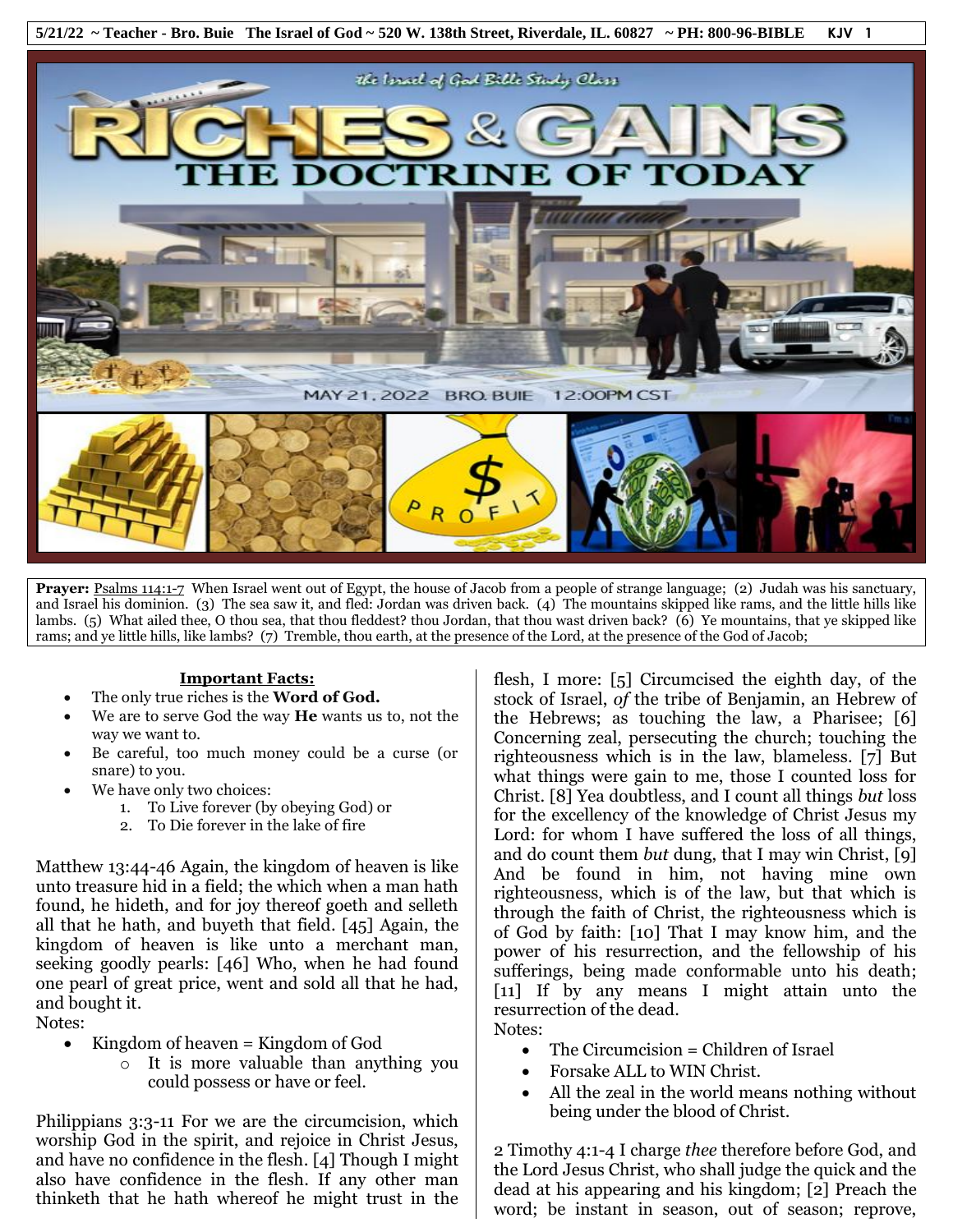rebuke, exhort with all longsuffering and doctrine. [3] For the time will come when they will not endure sound doctrine; but after their own lusts shall they heap to themselves teachers, having itching ears; [4] And they shall turn away *their* ears from the truth, and shall be turned unto fables.

Notes:

- $\bullet$  Quick = Living
- In season = during pagan holidays/Sunday
- Reprove/Rebuke = criticize, admonish
- Truth = Word of God
	- o People don't want to hear the truth; they want to hear lies instead.
- Fables = lies
	- o Sunday is the Christian Sabbath day
	- o You don't have to keep God's laws
	- o People are going to heaven
	- o Christ was born on Dec. 25
	- o Christ died on Good Friday & rose on Easter Sunday morning.
	- o You can eat anything you want
	- o Your mother is looking down from heaven.
- Teachers = Priests, Ministers, Pastors
- Itching ears = wanting to hear lies
- Sunday is Emperor Constantine's Day of worship, not the God of Israel.

Isaiah 30:1, 8-10 Woe to the rebellious children, saith the LORD, that take counsel, but not of me; and that cover with a covering, but not of my spirit, that they may add sin to sin:  $\vert 8 \vert$  Now go, write it before them in a table, and note it in a book, that it may be for the time to come for ever and ever: [9] That this *is* a rebellious people, lying children, children *that* will not hear the law of the LORD: [10] Which say to the seers, See not; and to the prophets, Prophesy not unto us right things, speak unto us smooth things, prophesy deceits: Notes:

- $\bullet$  My Spirit = God's Word
- Sin to sin = transgression to transgression
- Smooth things = lies

Micah 3:1, 5-7, 11 And I said, Hear, I pray you, O heads of Jacob, and ye princes of the house of Israel; *Is it* not for you to know judgment?  $\vert 5 \vert$  Thus saith the LORD concerning the prophets that make my people err, that bite with their teeth, and cry, Peace; and he that putteth not into their mouths, they even prepare war against him. [6] Therefore night *shall be* unto you, that ye shall not have a vision; and it shall be dark unto you, that ye shall not divine; and the sun shall go down over the prophets, and the day shall be dark over them. [7] Then shall the seers be ashamed, and the diviners confounded: yea, they shall all cover their lips; for *there is* no answer of God. 11 The heads thereof judge for reward, and the priests thereof teach for hire, and the prophets thereof divine for money: yet will they lean

upon the LORD, and say, *Is* not the LORD among us? none evil can come upon us. Notes:

- Put not into their mouths = Don't pay tithes or give them money.
- Seers = Prophets
- Dark/Night = See nothing; No understanding
- Day = Understanding; See the truth
- For many preachers and ministers today, it is all about getting money (prosperity ministry) and not saving souls for the kingdom of God.



Ezekiel 34:1-10, 18-20 And the word of the LORD came unto me, saying, [2] Son of man, prophesy against the shepherds of Israel, prophesy, and say unto them, Thus saith the Lord GOD unto the shepherds; Woe *be* to the shepherds of Israel that do feed themselves! should not the shepherds feed the flocks? [3] Ye eat the fat, and ye clothe you with the wool, ye kill them that are fed: *but* ye feed not the flock. [4] The diseased have ye not strengthened, neither have ye healed that which was sick, neither have ye bound up *that which was* broken, neither have ye brought again that which was driven away, neither have ye sought that which was lost; but with force and with cruelty have ye ruled them. [5] And they were scattered, because *there is* no shepherd: and they became meat to all the beasts of the field, when they were scattered. [6] My sheep wandered through all the mountains, and upon every high hill: yea, my flock was scattered upon all the face of the earth, and none did search or seek *after them.* [7] Therefore, ye shepherds, hear the word of the LORD; [8] *As* I live, saith the Lord GOD, surely because my flock became a prey, and my flock became meat to every beast of the field, because *there was* no shepherd, neither did my shepherds search for my flock, but the shepherds fed themselves, and fed not my flock; [9] Therefore, O ye shepherds, hear the word of the LORD; [10] Thus saith the Lord GOD; Behold, I am against the shepherds; and I will require my flock at their hand, and cause them to cease from feeding the flock; neither shall the shepherds feed themselves any more; for I will deliver my flock from their mouth, that they may not be meat for them. 18 *Seemeth it* a small thing unto you to have eaten up the good pasture, but ye must tread down with your feet the residue of your pastures? and to have drunk of the deep waters, but ye must foul the residue with your feet? [19] And *as for* my flock, they eat that which ye have trodden with your feet; and they drink that which ye have fouled with your feet. [20] Therefore thus saith the Lord GOD unto them; Behold, I, *even* I, will judge between the fat cattle and between the lean cattle.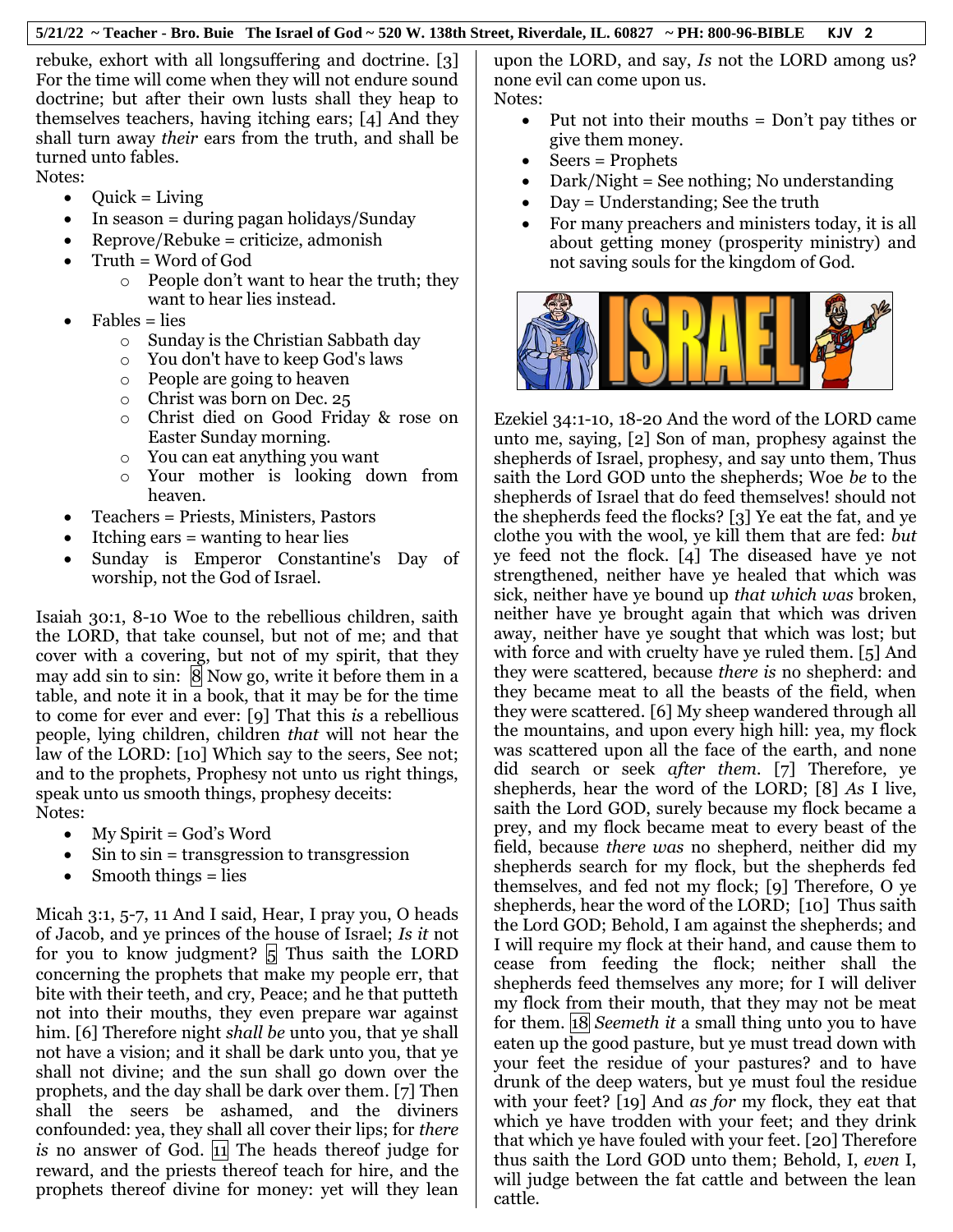Notes:

- The diseased  $\&$  sick = the spiritually ill
- Meat = Sources of income/money
- Shepherds  $\&$  Beasts of the field = False Teachers/Preachers/Ministers/Pastors
- Fouled food/drink = Bad/False doctrine
- Them that are fed = those who have some understanding of God's word but won't feed the people.

Isaiah 56:9-12 All ye beasts of the field, come to devour, *yea,* all ye beasts in the forest. [10] His watchmen *are* blind: they are all ignorant, they *are* all dumb dogs, they cannot bark; sleeping, lying down, loving to slumber. [11] Yea, *they are* greedy dogs *which* can never have enough, and they *are* shepherds *that* cannot understand: they all look to their own way, every one for his gain, from his quarter. [12] Come ye, *say they,* I will fetch wine, and we will fill ourselves with strong drink; and to morrow shall be as this day, *and* much more abundant.

Notes:

- Beasts & Watchmen = Preachers & Ministers
- Greedy dogs = Greedy preachers who can never have enough, they want everything.
	- o They believe gain is godliness



Revelation 3:14-19 And unto the angel of the church of the Laodiceans write; These things saith the Amen, the faithful and true witness, the beginning of the creation of God; [15] I know thy works, that thou art neither cold nor hot: I would thou wert cold or hot. [16] So then because thou art lukewarm, and neither cold nor hot, I will spue thee out of my mouth. [17] Because thou sayest, I am rich, and increased with goods, and have need of nothing; and knowest not that thou art wretched, and miserable, and poor, and blind, and naked: [18] I counsel thee to buy of me gold tried in the fire, that thou mayest be rich; and white raiment, that thou mayest be clothed, and *that* the shame of thy nakedness do not appear; and anoint thine eyes with eyesalve, that thou mayest see. [19] As many as I love, I rebuke and chasten: be zealous therefore, and repent. Notes:

- Laodiceans = lukewarm servants
- Cold = Don't care about God's Word
- Hot = True Servants of God
- Lukewarm = Those who ride the fence
- Naked = Without God's protection (hedges)
- The Beginning of the creation = The one who became flesh and died for our sins and rose

from the grave to live forever. He is the first born from the dead to live forever, which is JESUS

- Blind = Spiritually dead
- Gold tried in the fire = Word of God

Exodus 32:1-4, 7, 21, 25 And when the people saw that Moses delayed to come down out of the mount, the people gathered themselves together unto Aaron, and said unto him, Up, make us gods, which shall go before us; for *as for* this Moses, the man that brought us up out of the land of Egypt, we wot not what is become of him. [2] And Aaron said unto them, Break off the golden earrings, which *are* in the ears of your wives, of your sons, and of your daughters, and bring *them* unto me. [3] And all the people brake off the golden earrings which *were* in their ears, and brought *them* unto Aaron. [4] And he received *them* at their hand, and fashioned it with a graving tool, after he had made it a molten calf: and they said, These *be* thy gods, O Israel, which brought thee up out of the land of Egypt.  $\not\sqcap$  And the LORD said unto Moses, Go, get thee down; for thy people, which thou broughtest out of the land of Egypt, have corrupted *themselves*: 21 And Moses said unto Aaron, What did this people unto thee, that thou hast brought so great a sin upon them? 25 And when Moses saw that the people *were* naked; (for Aaron had made them naked unto *their* shame among their enemies:) Notes:

- Gods = false idols/graven images
- Aaron was supposed to be the watchmen, to stand in the gap for the people, but he didn't.
- Naked = without hedges (holy angles) to protect them.



2 Chronicles 28:1-6, 9, 16-20 Ahaz was twenty years old when he began to reign, and he reigned sixteen years in Jerusalem: but he did not that which was right in the sight of the LORD, like David his father: (2) For he walked in the ways of the kings of Israel, and made also molten images for Baalim. (3) Moreover he burnt incense in the valley of the son of Hinnom, and burnt his children in the fire, after the abominations of the heathen whom the LORD had cast out before the children of Israel. (4) He sacrificed also and burnt incense in the high places, and on the hills, and under every green tree. (5) Wherefore the LORD his God delivered him into the hand of the king of Syria; and they smote him, and carried away a great multitude of them captives, and brought them to Damascus. And he was also delivered into the hand of the king of Israel, who smote him with a great slaughter. (6) For Pekah the son of Remaliah slew in Judah an hundred and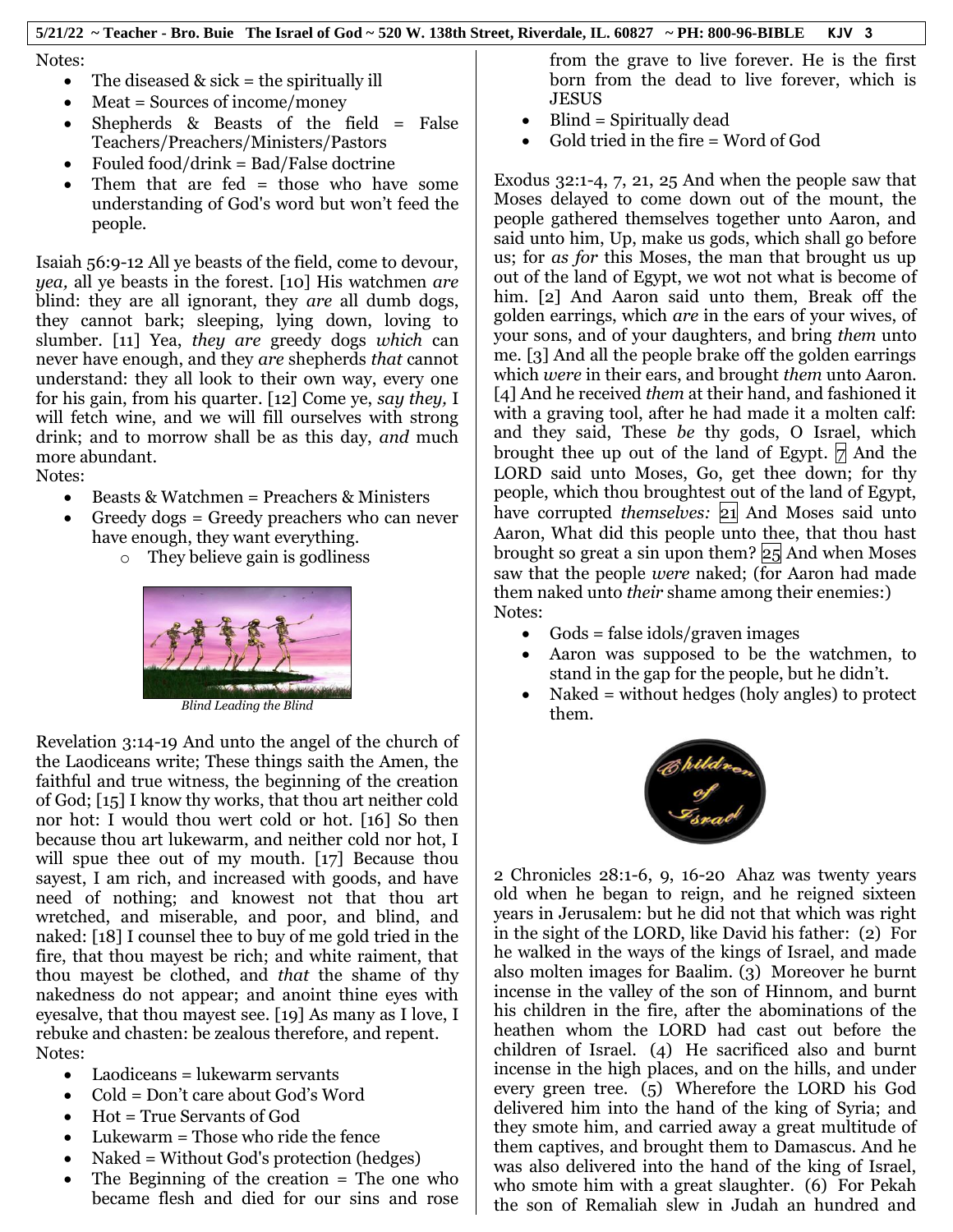twenty thousand in one day, which were all valiant men; because they had forsaken the LORD God of their fathers. **9** But a prophet of the LORD was there, whose name was Oded: and he went out before the host that came to Samaria, and said unto them, Behold, because the LORD God of your fathers was wroth with Judah, he hath delivered them into your hand, and ye have slain them in a rage that reacheth up unto heaven.  $\vert 16 \vert$ At that time did king Ahaz send unto the kings of Assyria to help him. (17) For again the Edomites had come and smitten Judah, and carried away captives. (18) The Philistines also had invaded the cities of the low country, and of the south of Judah, and had taken Bethshemesh, and Ajalon, and Gederoth, and Shocho with the villages thereof, and Timnah with the villages thereof, Gimzo also and the villages thereof: and they dwelt there. (19) For the LORD brought Judah low because of Ahaz king of Israel; for he made Judah naked, and transgressed sore against the LORD. (20) And Tilgathpilneser king of Assyria came unto him, and distressed him, but strengthened him not. Notes:

 Many nations destroyed Judah because Ahaz made the people naked (without God's protection). In order to keep the same thing from happening to Israel, Moses had to make atonement.

Revelation 16:15 Behold, I come as a thief. Blessed *is* he that watcheth, and keepeth his garments, lest he walk naked, and they see his shame. Notes:

 Thief = to the people in spiritually dead churches, Jesus will appear as a thief because they don't know the signs of his coming.

Revelation 19:7-8 Let us be glad and rejoice, and give honour to him: for the marriage of the Lamb is come, and his wife hath made herself ready. [8] And to her was granted that she should be arrayed in fine linen, clean and white: for the fine linen is the righteousness of saints.

Notes:

- $\bullet$  Lamb = Jesus
- Wife = Body of Christ
- Marriage of the Lamb = Salvation
- Saints = Israel (Spiritual Israel)
- White Linen = Righteousness of Saints
	- o They do the right thing at all times



Revelation 3:18 I counsel thee to buy of me gold tried in the fire, that thou mayest be rich; and white raiment,

that thou mayest be clothed, and *that* the shame of thy nakedness do not appear; and anoint thine eyes with eyesalve, that thou mayest see. Notes:

- Gold tried in the fire  $=$  Word of God
- White Raiment = Clothed with righteousness
- Shame = No understanding of God's Word
- Eye salve = Word of God
	- o Read and study it so you can see spiritually (understand God's Word).
	- o If you believe in fables, you can't see spiritually.

Jeremiah 7:1-11 The word that came to Jeremiah from the LORD, saying, [2] Stand in the gate of the LORD'S house, and proclaim there this word, and say, Hear the word of the LORD, all *ye of* Judah, that enter in at these gates to worship the LORD. [3] Thus saith the LORD of hosts, the God of Israel, Amend your ways and your doings, and I will cause you to dwell in this place. [4] Trust ye not in lying words, saying, The temple of the LORD, The temple of the LORD, The temple of the LORD, *are* these. [5] For if ye throughly amend your ways and your doings; if ye throughly execute judgment between a man and his neighbour; [6] *If* ye oppress not the stranger, the fatherless, and the widow, and shed not innocent blood in this place, neither walk after other gods to your hurt: [7] Then will I cause you to dwell in this place, in the land that I gave to your fathers, for ever and ever. [8] Behold, ye trust in lying words, that cannot profit. [9] Will ye steal, murder, and commit adultery, and swear falsely, and burn incense unto Baal, and walk after other gods whom ye know not; [10] And come and stand before me in this house, which is called by my name, and say, We are delivered to do all these abominations? [11] Is this house, which is called by my name, become a den of robbers in your eyes? Behold, even I have seen *it,* saith the LORD. Notes:

- The Temple = The Church
- Baal = Pagan god
- False preachers tell their flocks that it is okay to do evil (break the Law/commit sin). They tell them that God loves everybody and will forgive, which is not true. God loves those that keep his commandments.

Matthew 21:1-5, 10-13 And when they drew nigh unto Jerusalem, and were come to Bethphage, unto the mount of Olives, then sent Jesus two disciples, [2] Saying unto them, Go into the village over against you, and straightway ye shall find an ass tied, and a colt with her: loose *them,* and bring *them* unto me. [3] And if any *man* say ought unto you, ye shall say, The Lord hath need of them; and straightway he will send them. [4] All this was done, that it might be fulfilled which was spoken by the prophet, saying, [5] Tell ye the daughter of Sion, Behold, thy King cometh unto thee, meek, and sitting upon an ass, and a colt the foal of an ass. 10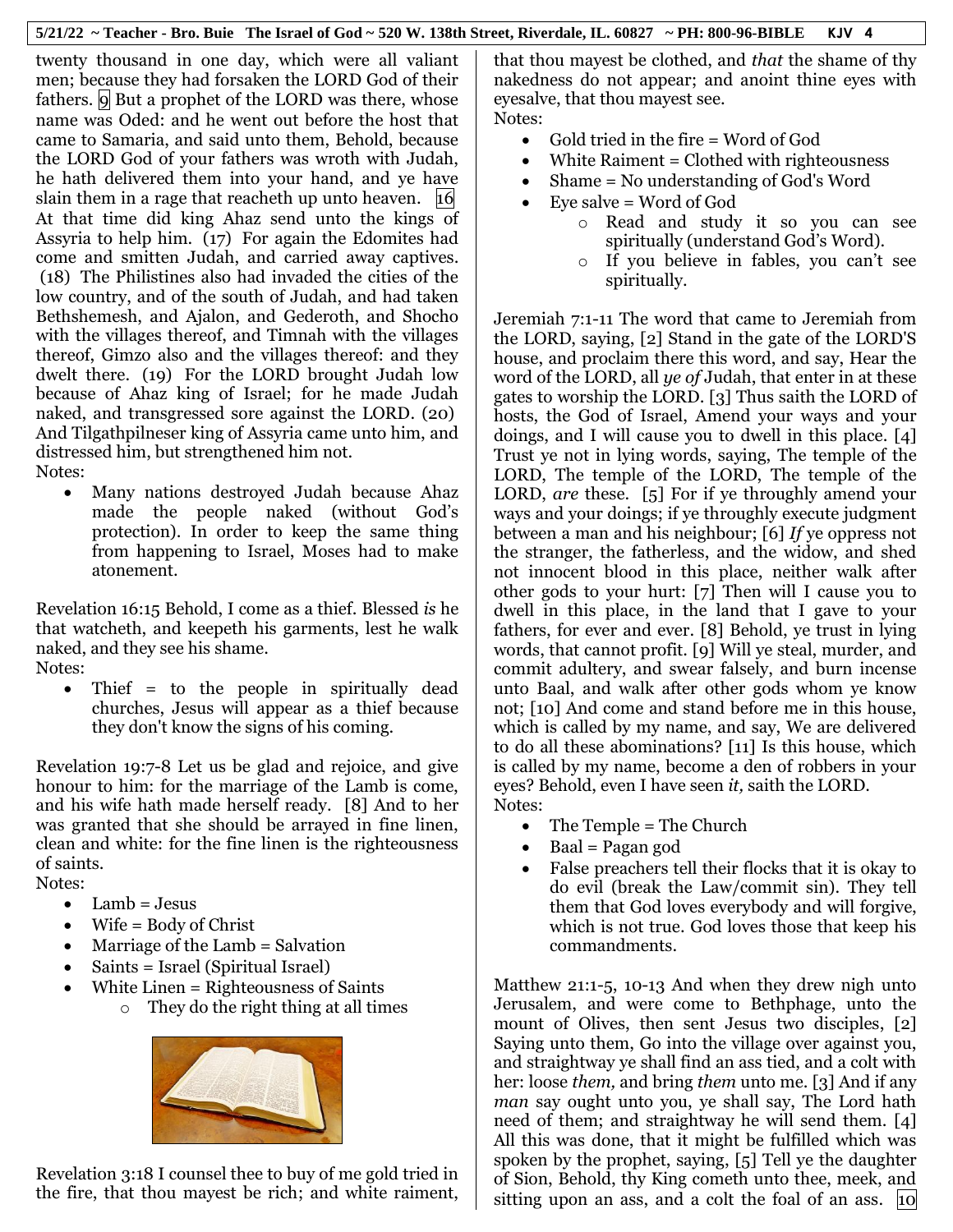And when he was come into Jerusalem, all the city was moved, saying, Who is this? [11] And the multitude said, This is Jesus the prophet of Nazareth of Galilee. [12] And Jesus went into the temple of God, and cast out all them that sold and bought in the temple, and overthrew the tables of the moneychangers, and the seats of them that sold doves, [13] And said unto them, It is written, My house shall be called the house of prayer; but ye have made it a den of thieves. Notes:

• The Church had become a place of merchandise rather than a place to learn the Word of God and pray.



John 10:1-2, 7-10 Verily, verily, I say unto you, He that entereth not by the door into the sheepfold, but climbeth up some other way, the same is a thief and a robber. [2] But he that entereth in by the door is the shepherd of the sheep.  $\nabla$  Then said Jesus unto them again, Verily, verily, I say unto you, I am the door of the sheep. [8] All that ever came before me are thieves and robbers: but the sheep did not hear them. [9] I am the door: by me if any man enter in, he shall be saved, and shall go in and out, and find pasture. [10] The thief cometh not, but for to steal, and to kill, and to destroy: I am come that they might have life, and that they might have *it* more abundantly.

- Notes:
	- The Door = JESUS
	- If you give your money to a preacher and he doesn't teach you the Word of God, you have been robbed and he is a thief.
	- (It) Life abundantly = Immortality, not riches and gains.

2 Peter 2:1-3, 14-15, 17-19 But there were false prophets also among the people, even as there shall be false teachers among you, who privily shall bring in damnable heresies, even denying the Lord that bought them, and bring upon themselves swift destruction. [2] And many shall follow their pernicious ways; by reason of whom the way of truth shall be evil spoken of. [3] And through covetousness shall they with feigned words make merchandise of you: whose judgment now of a long time lingereth not, and their damnation slumbereth not. 14 Having eyes full of adultery, and that cannot cease from sin; beguiling unstable souls: an heart they have exercised with covetous practices; cursed children: [15] Which have forsaken the right way, and are gone astray, following the way of Balaam *the son* of Bosor, who loved the wages of unrighteousness;  $|17|$  These are wells without water, clouds that are carried with a tempest; to whom the mist of darkness is reserved for ever. [18] For when

they speak great swelling *words* of vanity, they allure through the lusts of the flesh, *through much* wantonness, those that were clean escaped from them who live in error. [19] While they promise them liberty, they themselves are the servants of corruption: for of whom a man is overcome, of the same is he brought in bondage.

Notes:

- Heresies = dissentions, lies, sacrileges
- Pernicious = wicked
- Merchandise = the Flock's resources (money) are used to buy cars, houses, planes, etc. for the preacher who doesn't teach them the fear of the Lord to save them.
- Unstable souls/cursed children = False prophets/ministers/teachers
- Wages of unrighteousness = ill-gotten gain
- Midst of darkness = Lake of fire
- Great swelling words of vanity = Words that mean nothing and have no value.



Jeremiah 17:9-11 The heart *is* deceitful above all *things,* and desperately wicked: who can know it? [10] I the LORD search the heart, *I* try the reins, even to give every man according to his ways, *and* according to the fruit of his doings. [11] *As* the partridge sitteth *on eggs,* and hatcheth *them* not; *so* he that getteth riches, and not by right, shall leave them in the midst of his days, and at his end shall be a fool. Notes:

- The Heart = the Mind
- Right = Honestly
- $\bullet$  Fool = To end up in the Lake of fire

Proverbs 21:2-3, 6-7 Every way of a man *is* right in his own eyes: but the LORD pondereth the hearts. [3] To do justice and judgment *is* more acceptable to the LORD than sacrifice.  $\overline{6}$  The getting of treasures by a lying tongue *is* a vanity tossed to and fro of them that seek death. [7] The robbery of the wicked shall destroy them; because they refuse to do judgment. Notes:

- To do right is more acceptable than killing animals for sins.
	- o Animal sacrifice was added because of sin.
- Death = Eternal death/lake of fire

Matthew 6:24-27, 31-34 No man can serve two masters: for either he will hate the one, and love the other; or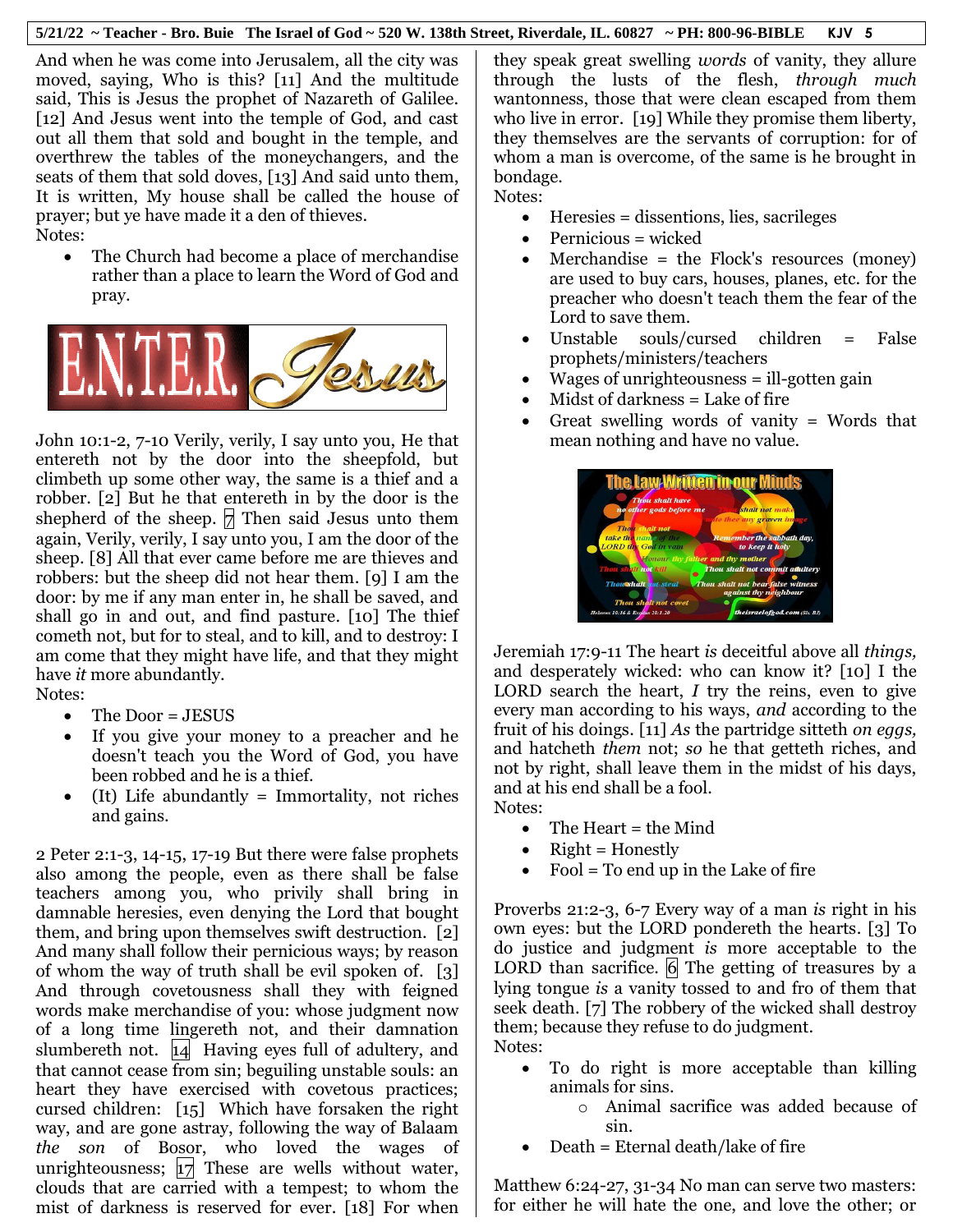else he will hold to the one, and despise the other. Ye cannot serve God and mammon. [25] Therefore I say unto you, Take no thought for your life, what ye shall eat, or what ye shall drink; nor yet for your body, what ye shall put on. Is not the life more than meat, and the body than raiment? [26] Behold the fowls of the air: for they sow not, neither do they reap, nor gather into barns; yet your heavenly Father feedeth them. Are ye not much better than they? [27] Which of you by taking thought can add one cubit unto his stature?  $|31|$ Therefore take no thought, saying, What shall we eat? or, What shall we drink? or, Wherewithal shall we be clothed? [32] (For after all these things do the Gentiles seek:) for your heavenly Father knoweth that ye have need of all these things. [33] But seek ye first the kingdom of God, and his righteousness; and all these things shall be added unto you. [34] Take therefore no thought for the morrow: for the morrow shall take thought for the things of itself. Sufficient unto the day *is* the evil thereof. Notes:

- $•$  Mammon = Money
- Don't be consumed with food, clothes, money, etc. God knows what we need.

Psalms 37:16-19 A little that a righteous man hath *is* better than the riches of many wicked. [17] For the arms of the wicked shall be broken: but the LORD upholdeth the righteous. [18] The LORD knoweth the days of the upright: and their inheritance shall be for ever. [19] They shall not be ashamed in the evil time: and in the days of famine they shall be satisfied.



Luke 12:13-21 And one of the company said unto him, Master, speak to my brother, that he divide the inheritance with me. [14] And he said unto him, Man, who made me a judge or a divider over you? [15] And he said unto them, Take heed, and beware of covetousness: for a man's life consisteth not in the abundance of the things which he possesseth. [16] And he spake a parable unto them, saying, The ground of a certain rich man brought forth plentifully: [17] And he thought within himself, saying, What shall I do, because I have no room where to bestow my fruits? [18] And he said, This will I do: I will pull down my barns, and build greater; and there will I bestow all my fruits and my goods. [19] And I will say to my soul, Soul, thou hast much goods laid up for many years; take thine ease, eat, drink, *and* be merry. [20] But God said unto him, *Thou* fool, this night thy soul shall be required of thee: then whose shall those things be, which thou hast provided?

[21] So *is* he that layeth up treasure for himself, and is not rich toward God. Notes:

- Do not store up riches for this temporary existence.
- Rich towards God = feeding the poor, helping the needy, the widower, clothing them and giving shelter. To help those in need.

1 Timothy 6:3-10 If any man teach otherwise, and consent not to wholesome words, *even* the words of our Lord Jesus Christ, and to the doctrine which is according to godliness; [4] He is proud, knowing nothing, but doting about questions and strifes of words, whereof cometh envy, strife, railings, evil surmisings, [5] Perverse disputings of men of corrupt minds, and destitute of the truth, supposing that gain is godliness: from such withdraw thyself. [6] But godliness with contentment is great gain. [7] For we brought nothing into *this* world, *and it is* certain we can carry nothing out. [8] And having food and raiment let us be therewith content. [9] But they that will be rich fall into temptation and a snare, and *into* many foolish and hurtful lusts, which drown men in destruction and perdition. [10] For the love of money is the root of all evil: which while some coveted after, they have erred from the faith, and pierced themselves through with many sorrows. Notes:

• Money is not evil, but the LOVE of it is.

Luke 4:1-8 And Jesus being full of the Holy Ghost returned from Jordan, and was led by the Spirit into the wilderness, [2] Being forty days tempted of the devil. And in those days he did eat nothing: and when they were ended, he afterward hungered. [3] And the devil said unto him, If thou be the Son of God, command this stone that it be made bread. [4] And Jesus answered him, saying, It is written, That man shall not live by bread alone, but by every word of God. [5] And the devil, taking him up into an high mountain, shewed unto him all the kingdoms of the world in a moment of time. [6] And the devil said unto him, All this power will I give thee, and the glory of them: for that is delivered unto me; and to whomsoever I will I give it. [7] If thou therefore wilt worship me, all shall be thine. [8] And Jesus answered and said unto him, Get thee behind me, Satan: for it is written, Thou shalt worship the Lord thy God, and him only shalt thou serve. Notes:

- Holy Ghost = The Word of God
- Both God & Satan can bless you, so be aware of where your blessings are coming from.

Ecclesiastes 7:11-14 Wisdom *is* good with an inheritance: and *by it there is* profit to them that see the sun. [12] For wisdom *is* a defence, *and* money *is* a defence: but the excellency of knowledge *is, that* wisdom giveth life to them that have it. [13] Consider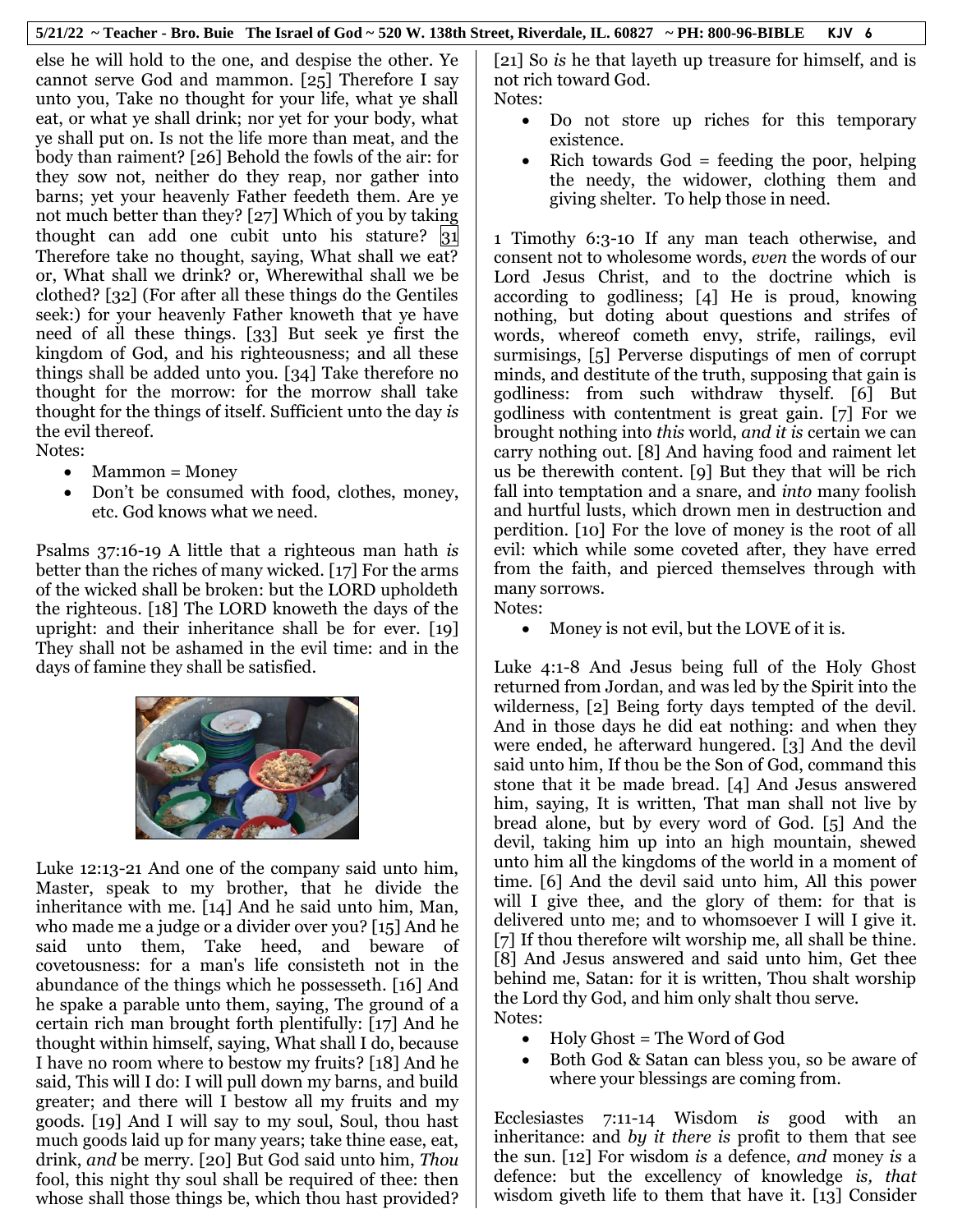the work of God: for who can make that straight, which he hath made crooked? [14] In the day of prosperity be joyful, but in the day of adversity consider: God also hath set the one over against the other, to the end that man should find nothing after him. Notes:

- $\bullet$  Sun = the light of God (his Word).
- Wisdom can give life (eternal) but money cannot.
- When you are prosperous, enjoy and continue to serve God.
- When adversity comes, continue to serve God.
- Always remember that God controls both.



1 Timothy 6:17-19 Charge them that are rich in this world, that they be not highminded, nor trust in uncertain riches, but in the living God, who giveth us richly all things to enjoy; [18] That they do good, that they be rich in good works, ready to distribute, willing to communicate; [19] Laying up in store for themselves a good foundation against the time to come, that they may lay hold on eternal life.

Notes:

- There's nothing wrong with being rich as long as you serve God and are charitable.
- If you are rich and refuse to serve God and be charitable, you will inherit damnation.
- High-minded = Arrogant, snobby
- Time to come = The Last Day/Return of Jesus

Psalms 49:1-3, 6-10, 14, 16-20 Hear this, all *ye* people; give ear, all *ye* inhabitants of the world: [2] Both low and high, rich and poor, together. [3] My mouth shall speak of wisdom; and the meditation of my heart *shall be* of understanding. 6 They that trust in their wealth, and boast themselves in the multitude of their riches; [7] None *of them* can by any means redeem his brother, nor give to God a ransom for him: [8] (For the redemption of their soul *is* precious, and it ceaseth for ever:) [9] That he should still live for ever, *and* not see corruption. [10] For he seeth that wise men die, likewise the fool and the brutish person perish, and leave their wealth to others. 14 Like sheep they are laid in the grave; death shall feed on them; and the upright shall have dominion over them in the morning; and their beauty shall consume in the grave from their dwelling. 16 Be not thou afraid when one is made rich, when the glory of his house is increased; [17] For when he dieth he shall carry nothing away: his glory shall not descend after him. [18] Though while he lived he blessed his soul: and *men* will praise thee, when thou doest well to thyself. [19] He shall go to the generation

of his fathers; they shall never see light. [20] Man *that is* in honour, and understandeth not, is like the beasts *that* perish.

- Notes:
	- Only God can save us out of the bondage of death if we obey him by repenting, getting baptized in Jesus' name and keeping the Commandments.
	- Corruption = the Grave
	- In the morning = In the Resurrection
	- The upright  $=$  Those in the Resurrection(s)
	- Light = Understanding, Wisdom

Luke 9:23-25 And he said to *them* all, If any *man* will come after me, let him deny himself, and take up his cross daily, and follow me. [24] For whosoever will save his life shall lose it: but whosoever will lose his life for my sake, the same shall save it. [25] For what is a man advantaged, if he gain the whole world, and lose himself, or be cast away?

Notes:

- Deny himself = Follow God and not your desires
- Cross = whatever happens in your life, keep the Word of God and forsake it not.
- You can have all the money, notoriety, etc and then you die and wake up on the wrong side of the kingdom (the Lake of fire) because you chose not to serve God.

# **IN CONCLUSION**

# *'Having a lot of money and riches won't save you from eternal damnation. Obedience to God's Word and the Blood of Jesus will!'*

# **EXTRA VERSES**

Acts 8:3-22 As for Saul, he made havock of the church, entering into every house, and haling men and women committed *them* to prison. [4] Therefore they that were scattered abroad went every where preaching the word. [5] Then Philip went down to the city of Samaria, and preached Christ unto them. [6] And the people with one accord gave heed unto those things which Philip spake, hearing and seeing the miracles which he did. [7] For unclean spirits, crying with loud voice, came out of many that were possessed *with them:* and many taken with palsies, and that were lame, were healed. [8] And there was great joy in that city. [9] But there was a certain man, called Simon, which beforetime in the same city used sorcery, and bewitched the people of Samaria, giving out that himself was some great one: [10] To whom they all gave heed, from the least to the greatest, saying, This man is the great power of God. [11] And to him they had regard, because that of long time he had bewitched them with sorceries. [12] But when they believed Philip preaching the things concerning the kingdom of God, and the name of Jesus Christ, they were baptized, both men and women. [13] Then Simon himself believed also: and when he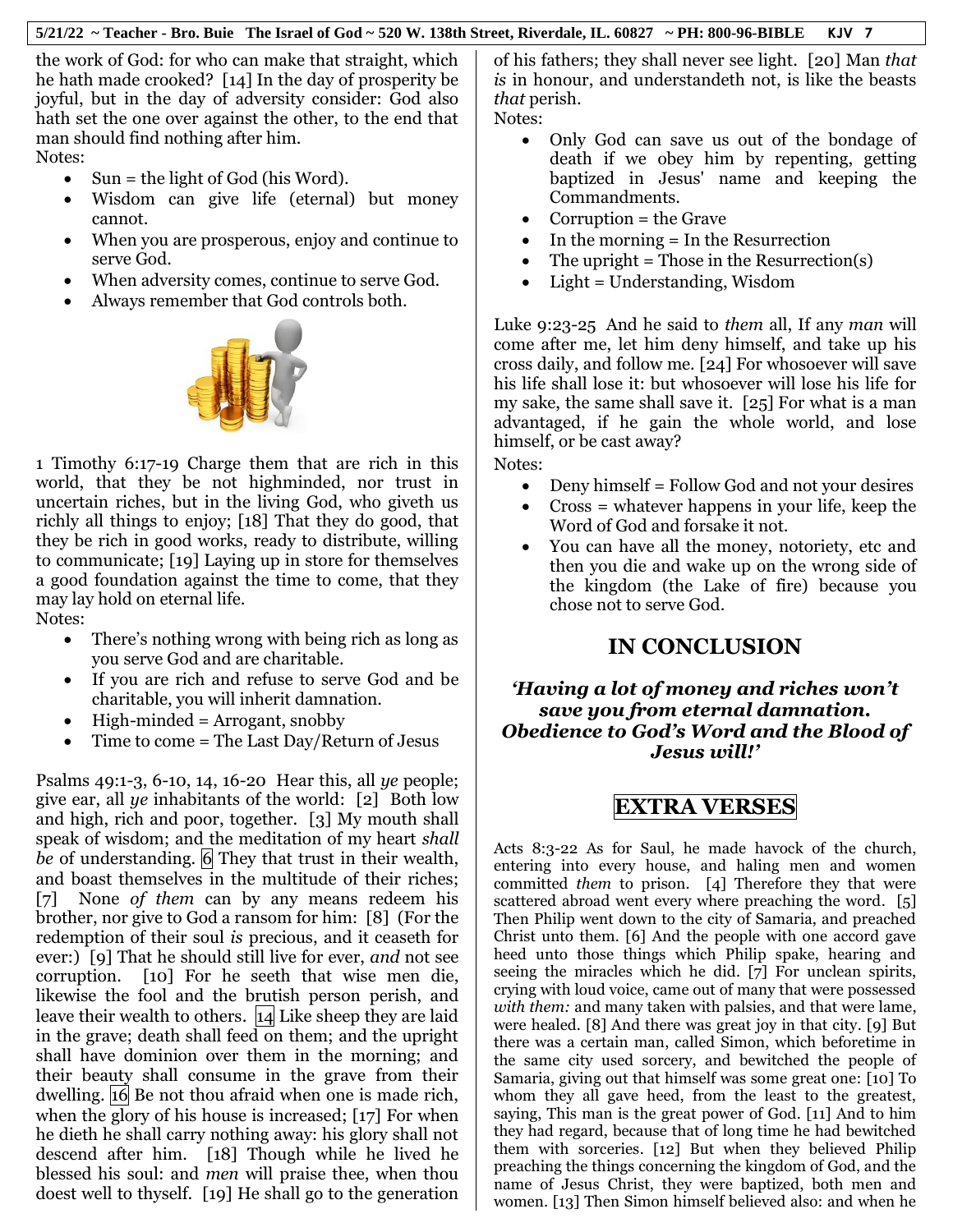was baptized, he continued with Philip, and wondered, beholding the miracles and signs which were done. [14] Now when the apostles which were at Jerusalem heard that Samaria had received the word of God, they sent unto them Peter and John: [15] Who, when they were come down, prayed for them, that they might receive the Holy Ghost: [16] (For as yet he was fallen upon none of them: only they were baptized in the name of the Lord Jesus.) [17] Then laid they *their* hands on them, and they received the Holy Ghost. [18] And when Simon saw that through laying on of the apostles' hands the Holy Ghost was given, he offered them money, [19] Saying, Give me also this power, that on whomsoever I lay hands, he may receive the Holy Ghost. [20] But Peter said unto him, Thy money perish with thee, because thou hast thought that the gift of God may be purchased with money. [21] Thou hast neither part nor lot in this matter: for thy heart is not right in the sight of God. [22] Repent therefore of this thy wickedness, and pray God, if perhaps the thought of thine heart may be forgiven thee. Notes:

- Many people today think the gift of God may be purchased with money (Prosperity teaching) but this is wickedness not righteousness.
- Sorcery = False doctrine & miracles
- Simon was a sorcerer, not a man of God.

2 Kings 5:1-5, 9-27 Now Naaman, captain of the host of the king of Syria, was a great man with his master, and honourable, because by him the LORD had given deliverance unto Syria: he was also a mighty man in valour, *but he was* a leper. [2] And the Syrians had gone out by companies, and had brought away captive out of the land of Israel a little maid; and she waited on Naaman's wife. [3] And she said unto her mistress, Would God my lord *were* with the prophet that *is* in Samaria! for he would recover him of his leprosy. [4] And *one* went in, and told his lord, saying, Thus and thus said the maid that *is* of the land of Israel. [5] And the king of Syria said, Go to, go, and I will send a letter unto the king of Israel. And he departed, and took with him ten talents of silver, and six thousand *pieces* of gold, and ten changes of raiment.  $\left| 9 \right|$  So Naaman came with his horses and with his chariot, and stood at the door of the house of Elisha. [10] And Elisha sent a messenger unto him, saying, Go and wash in Jordan seven times, and thy flesh shall come again to thee, and thou shalt be clean. [11] But Naaman was wroth, and went away, and said, Behold, I thought, He will surely come out to me, and stand, and call on the name of the LORD his God, and strike his hand over the place, and recover the leper. [12] *Are* not Abana and Pharpar, rivers of Damascus, better than all the waters of Israel? may I not wash in them, and be clean? So he turned and went away in a rage. [13] And his servants came near, and spake unto him, and said, My father, *if* the prophet had bid thee *do some* great thing, wouldest thou not have done *it?* how much rather then, when he saith to thee, Wash, and be clean? [14] Then went he down, and dipped himself seven times in Jordan, according to the saying of the man of God: and his flesh came again like unto the flesh of a little child, and he was clean. [15] And he returned to the man of God, he and all his company, and came, and stood before him: and he said, Behold, now I know that *there is* no God in all the earth, but in Israel: now therefore, I pray thee, take a blessing of thy servant. [16] But he said, *As* the LORD liveth, before whom I stand, I will receive none. And he urged him to take *it;* but he refused. [17] And Naaman said, Shall there not then, I pray thee, be

given to thy servant two mules' burden of earth? for thy servant will henceforth offer neither burnt offering nor sacrifice unto other gods, but unto the LORD. [18] In this thing the LORD pardon thy servant, *that* when my master goeth into the house of Rimmon to worship there, and he leaneth on my hand, and I bow myself in the house of Rimmon: when I bow down myself in the house of Rimmon, the LORD pardon thy servant in this thing. [19] And he said unto him, Go in peace. So he departed from him a little way. [20] But Gehazi, the servant of Elisha the man of God, said, Behold, my master hath spared Naaman this Syrian, in not receiving at his hands that which he brought: but, *as* the LORD liveth, I will run after him, and take somewhat of him. [21] So Gehazi followed after Naaman. And when Naaman saw *him* running after him, he lighted down from the chariot to meet him, and said, *Is* all well? [22] And he said, All *is* well. My master hath sent me, saying, Behold, even now there be come to me from mount Ephraim two young men of the sons of the prophets: give them, I pray thee, a talent of silver, and two changes of garments. [23] And Naaman said, Be content, take two talents. And he urged him, and bound two talents of silver in two bags, with two changes of garments, and laid *them* upon two of his servants; and they bare *them* before him. [24] And when he came to the tower, he took *them* from their hand, and bestowed *them* in the house: and he let the men go, and they departed. [25] But he went in, and stood before his master. And Elisha said unto him, Whence *comest thou,* Gehazi? And he said, Thy servant went no whither. [26] And he said unto him, Went not mine heart *with thee,* when the man turned again from his chariot to meet thee? *Is it* a time to receive money, and to receive garments, and oliveyards, and vineyards, and sheep, and oxen, and menservants, and maidservants? [27] The leprosy therefore of Naaman shall cleave unto thee, and unto thy seed for ever. And he went out from his presence a leper *as white* as snow. Notes:

- Leper = He (Naaman) was white (clean leprosy)
- Clean = All of his flesh was returned to its original color.
- Because of Gehazi's greed, he took reward for the healing of Naaman and then lied to Elisha. He was turned white (leprous) and all of his seed after him.

Judges 17:1-13 And there was a man of mount Ephraim, whose name *was* Micah. [2] And he said unto his mother, The eleven hundred *shekels* of silver that were taken from thee, about which thou cursedst, and spakest of also in mine ears, behold, the silver *is* with me; I took it. And his mother said, Blessed *be thou* of the LORD, my son. [3] And when he had restored the eleven hundred *shekels* of silver to his mother, his mother said, I had wholly dedicated the silver unto the LORD from my hand for my son, to make a graven image and a molten image: now therefore I will restore it unto thee. [4] Yet he restored the money unto his mother; and his mother took two hundred *shekels* of silver, and gave them to the founder, who made thereof a graven image and a molten image: and they were in the house of Micah. [5] And the man Micah had an house of gods, and made an ephod, and teraphim, and consecrated one of his sons, who became his priest. [6] In those days *there was* no king in Israel, *but* every man did *that which was* right in his own eyes. [7] And there was a young man out of Bethlehemjudah of the family of Judah, who *was* a Levite, and he sojourned there. [8] And the man departed out of the city from Bethlehemjudah to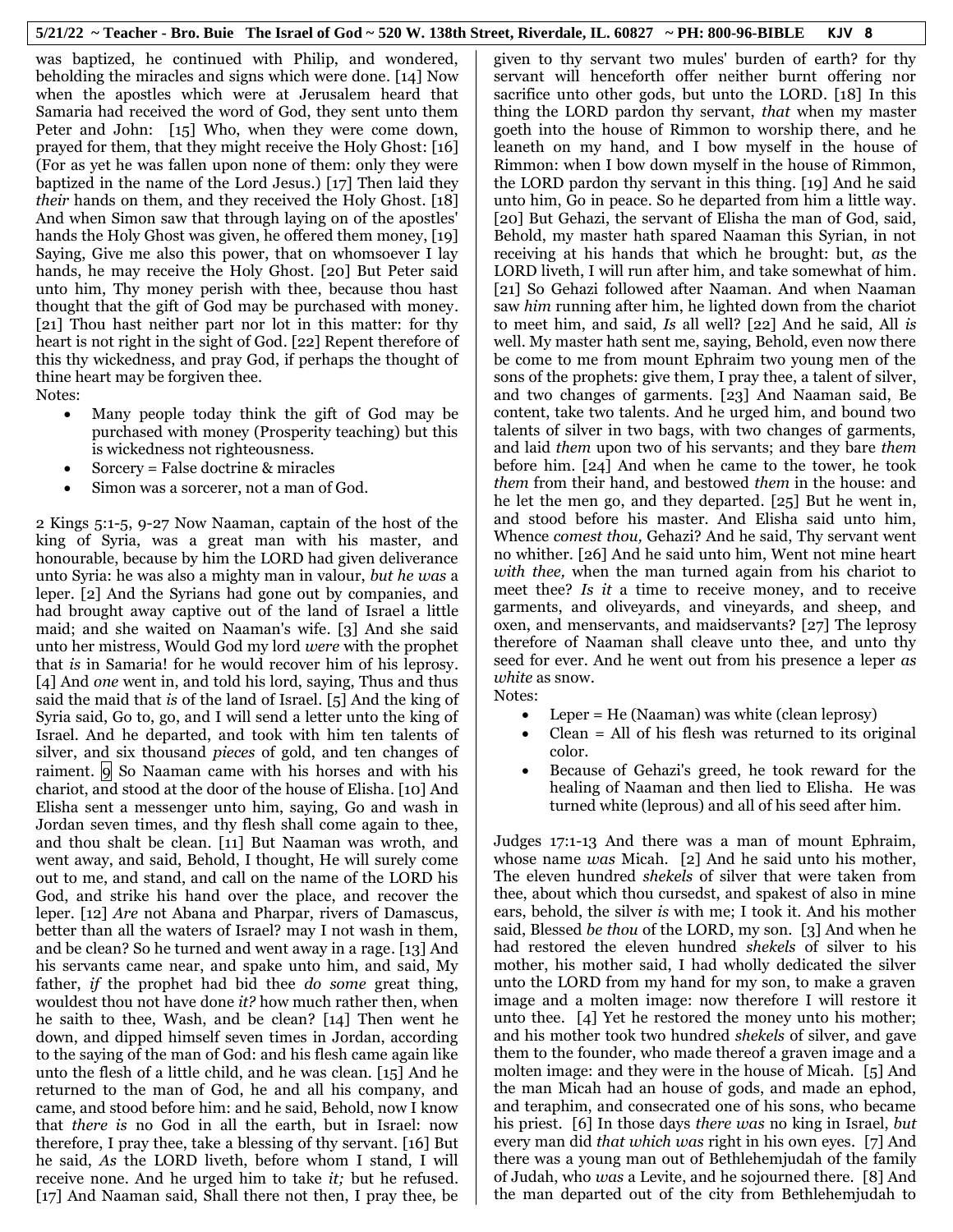sojourn where he could find *a place:* and he came to mount Ephraim to the house of Micah, as he journeyed. [9] And Micah said unto him, Whence comest thou? And he said unto him, I *am* a Levite of Bethlehemjudah, and I go to sojourn where I may find *a place.* [10] And Micah said unto him, Dwell with me, and be unto me a father and a priest, and I will give thee ten *shekels* of silver by the year, and a suit of apparel, and thy victuals. So the Levite went in. [11] And the Levite was content to dwell with the man; and the young man was unto him as one of his sons. [12] And Micah consecrated the Levite; and the young man became his priest, and was in the house of Micah. [13] Then said Micah, Now know I that the LORD will do me good, seeing I have a Levite to *my* priest.

Exodus 20:1-5 And God spake all these words, saying, [2] I *am* the LORD thy God, which have brought thee out of the land of Egypt, out of the house of bondage. [3] Thou shalt have no other gods before me. [4] Thou shalt not make unto thee any graven image, or any likeness *of any thing* that *is* in heaven above, or that *is* in the earth beneath, or that *is* in the water under the earth: [5] Thou shalt not bow down thyself to them, nor serve them: for I the LORD thy God *am* a jealous God, visiting the iniquity of the fathers upon the children unto the third and fourth *generation* of them that hate me;

Ezekiel 13:17-19, 22 Likewise, thou son of man, set thy face against the daughters of thy people, which prophesy out of their own heart; and prophesy thou against them, [18] And say, Thus saith the Lord GOD; Woe to the *women* that sew pillows to all armholes, and make kerchiefs upon the head of every stature to hunt souls! Will ye hunt the souls of my people, and will ye save the souls alive *that come* unto you? [19] And will ye pollute me among my people for handfuls of barley and for pieces of bread, to slay the souls that should not die, and to save the souls alive that should not live, by your lying to my people that hear *your* lies? [22] Because with lies ye have made the heart of the righteous sad, whom I have not made sad; and strengthened the hands of the wicked, that he should not return from his wicked way, by promising him life:

Revelation 17:9 And here *is* the mind which hath wisdom. The seven heads are seven mountains, on which the woman sitteth.

Jeremiah 5:1-7 Run ye to and fro through the streets of Jerusalem, and see now, and know, and seek in the broad places thereof, if ye can find a man, if there be *any* that executeth judgment, that seeketh the truth; and I will pardon it. [2] And though they say, The LORD liveth; surely they swear falsely. [3] O LORD, *are* not thine eyes upon the truth? thou hast stricken them, but they have not grieved; thou hast consumed them, *but* they have refused to receive correction: they have made their faces harder than a rock; they have refused to return. [4] Therefore I said, Surely these *are* poor; they are foolish: for they know not the way of the LORD, *nor* the judgment of their God. [5] I will get me unto the great men, and will speak unto them; for they have known the way of the LORD, *and* the judgment of their God: but these have altogether broken the yoke, *and* burst the bonds. [6] Wherefore a lion out of the forest shall slay them, *and* a wolf of the evenings shall spoil them, a leopard shall watch over their cities: every one that goeth out thence shall be torn in pieces: because their transgressions are many, *and* their backslidings are increased. [7] How shall I pardon thee for this? thy children have forsaken me, and sworn by *them that are* no gods: when I had fed them to the full, they then committed adultery, and assembled themselves by troops in the harlots' houses.

Revelation 17:1-6, 15 And there came one of the seven angels which had the seven vials, and talked with me, saying unto me, Come hither; I will shew unto thee the judgment of the great whore that sitteth upon many waters: [2] With whom the kings of the earth have committed fornication, and the inhabitants of the earth have been made drunk with the wine of her fornication. [3] So he carried me away in the spirit into the wilderness: and I saw a woman sit upon a scarlet coloured beast, full of names of blasphemy, having seven heads and ten horns. [4] And the woman was arrayed in purple and scarlet colour, and decked with gold and precious stones and pearls, having a golden cup in her hand full of abominations and filthiness of her fornication: [5] And upon her forehead *was* a name written, MYSTERY, BABYLON THE GREAT, THE MOTHER OF HARLOTS AND ABOMINATIONS OF THE EARTH. [6] And I saw the woman drunken with the blood of the saints, and with the blood of the martyrs of Jesus: and when I saw her, I wondered with great admiration. [15] And he saith unto me, The waters which thou sawest, where the whore sitteth, are peoples, and multitudes, and nations, and tongues.

Revelation 19:1-2 And after these things I heard a great voice of much people in heaven, saying, Alleluia; Salvation, and glory, and honour, and power, unto the Lord our God: [2] For true and righteous *are* his judgments: for he hath judged the great whore, which did corrupt the earth with her fornication, and hath avenged the blood of his servants at her hand.

Jeremiah 51:7, 12-13 Babylon *hath been* a golden cup in the LORD'S hand, that made all the earth drunken: the nations have drunken of her wine; therefore the nations are mad. [12] Set up the standard upon the walls of Babylon, make the watch strong, set up the watchmen, prepare the ambushes: for the LORD hath both devised and done that which he spake against the inhabitants of Babylon. [13] O thou that dwellest upon many waters, abundant in treasures, thine end is come, *and* the measure of thy covetousness.

John 2:13-16 And the Jews' passover was at hand, and Jesus went up to Jerusalem, [14] And found in the temple those that sold oxen and sheep and doves, and the changers of money sitting: [15] And when he had made a scourge of small cords, he drove them all out of the temple, and the sheep, and the oxen; and poured out the changers' money, and overthrew the tables; [16] And said unto them that sold doves, Take these things hence; make not my Father's house an house of merchandise.

Ephesians 6:10-17 Finally, my brethren, be strong in the Lord, and in the power of his might. [11] Put on the whole armour of God, that ye may be able to stand against the wiles of the devil. [12] For we wrestle not against flesh and blood, but against principalities, against powers, against the rulers of the darkness of this world, against spiritual wickedness in high *places*. [13] Wherefore take unto you the whole armour of God, that ye may be able to withstand in the evil day, and having done all, to stand. [14] Stand therefore, having your